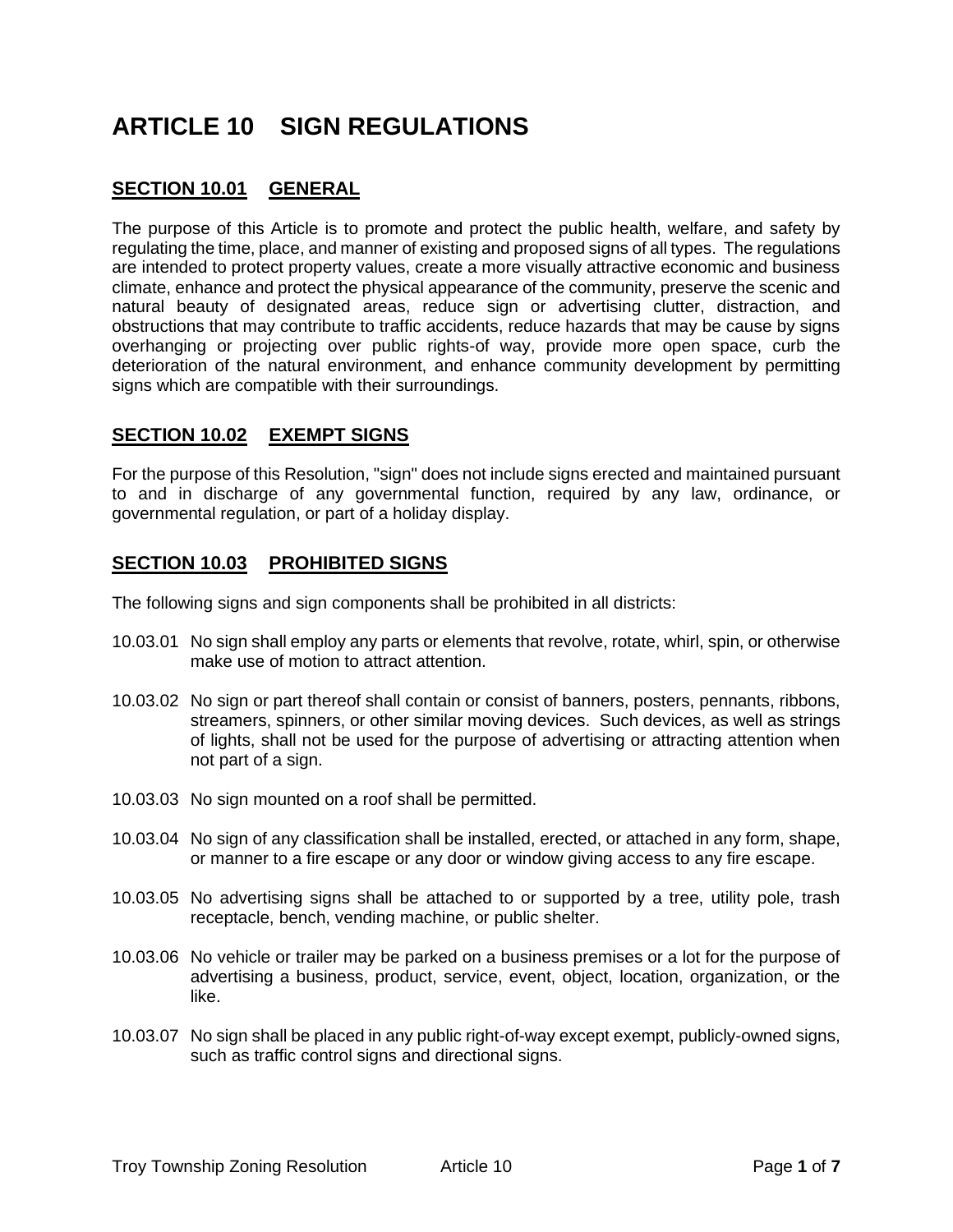## **Article 10 – Sign Regulations**

10.03.08 No sign shall contain words, images, or graphic illustrations of an obscene or indecent nature.

## **SECTION 10.04 GENERAL REQUIREMENTS FOR ALL SIGNS AND DISTRICTS**

The regulations contained in this section shall apply to all signs and all use districts.

#### 10.04.01 Construction Requirements

- a) All signs shall be so designed and supported as to carry the weight of the sign, and shall comply with the local building code in effect.
- b) No sign shall be located nearer than eight (8) feet vertically or four (4) feet horizontally from any overhead electrical wires, conductors, or guy wires.
- c) All signs shall be secured in such a manner as to prevent significant movement due to wind.
- d) All signs hung and erected shall be plainly marked with the name and telephone number of the person, firm, or corporation responsible for maintaining the sign.
- e) No sign shall be attached in such manner that it may interfere with any required ventilation openings.
- 10.04.02 Maintenance. All signs shall be maintained in safe and sound structural condition at all times and shall be presentable. Should any sign be or become unsafe or be in danger of falling, the owner thereof or the person maintaining the same shall, upon receipt of written notice from the Zoning Inspector, proceed at once to put such sign in a safe and secure condition or remove the sign. The Zoning Inspector may order the removal of any off premises advertising signs or structure found to be unsafe or structurally unsound within thirty (30) days of issuing a notification.

#### 10.04.03 Computation of Sign Area

- a) For the purposes of this Article, the sign area of a freestanding sign shall be computed by adding together all sign faces that are visible from any one point.
- b) When two identical sign faces are placed back to back, so that both faces are part of the same sign structure and are not more than forty-two (42) inches apart, the sign area shall be computed by the measurement of one face.
- 10.04.04 Illuminated Signs Excluding A & R zoned areas  $1$ 
	- a) Any illuminated sign or lighting device shall employ only light emitting a light of constant intensity, and no sign shall be illuminated by or contain flashing, intermittent, rotating, moving light or lights, or beacons. When approved as a conditional use, this paragraph shall not apply to any sign performing a public safety service function indicating time, temperature, or similar services of which one or

<sup>1</sup> Amended 7/26/2017 by Resolution 9-2017 (effective 8/25/2017)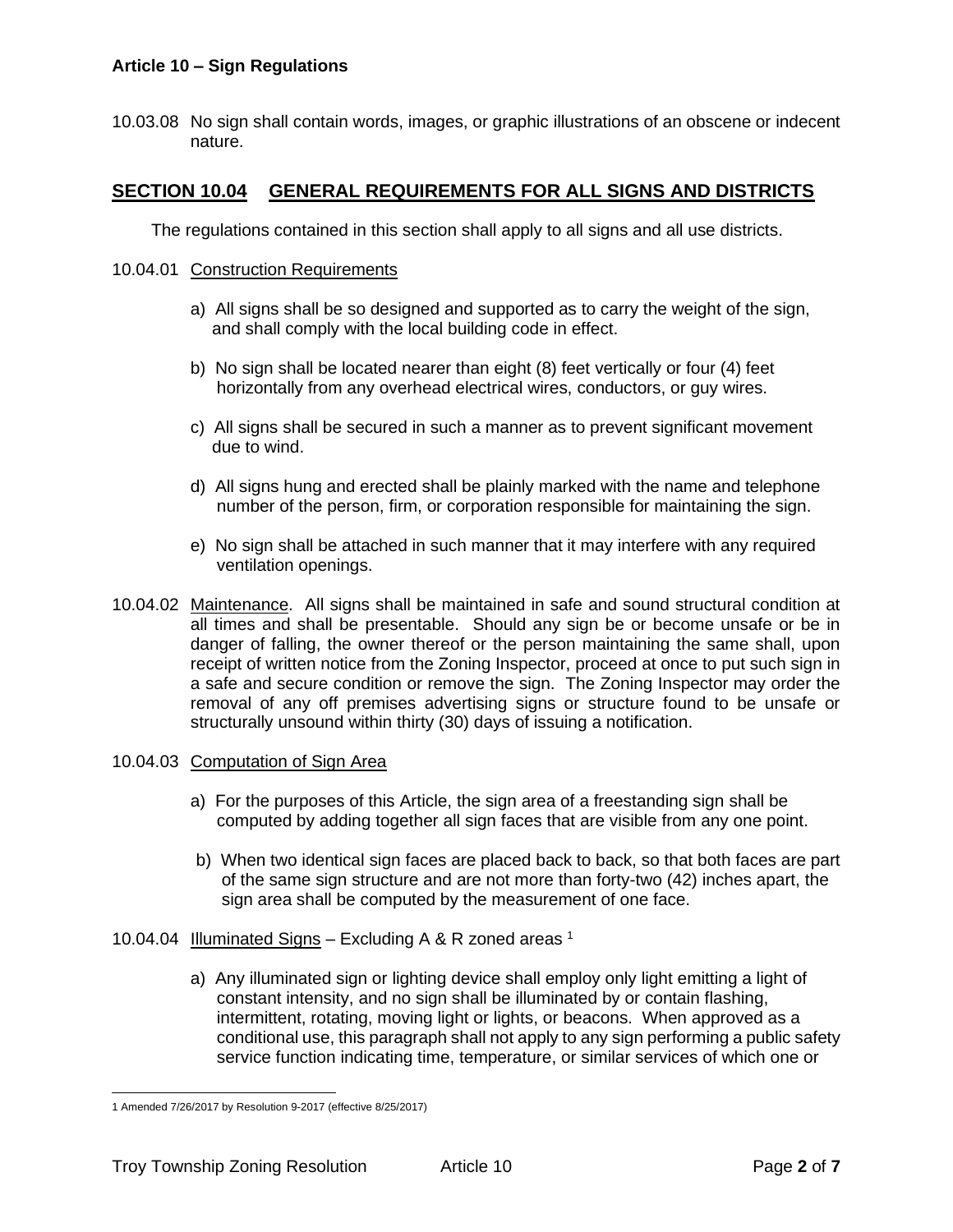more lights change individually or as a unit more than once per ten (10) seconds.<sup>2</sup>

- b) In no event shall an illuminated sign or lighting device be placed or directed so as to permit the beams and illumination therefrom to be directed or beamed upon an adjacent residential premises or so as to cause glare or reflection that may constitute a traffic hazard or nuisance upon a public thoroughfare, highway, sidewalk, or adjacent premises.
- c) All wiring, fittings, and materials used in the construction, connection, and operation of electrically illuminated signs shall be in accordance with the provisions of the local electric code in effect, if any.
- 10.04.05 Removal of Sign Copy Upon Business Closure. Any sign advertising a commercial or industrial business of any kind shall be removed within ninety (90) days after the business is closed.

## **SECTION 10.05 SIGNS PERMITTED IN ANY DISTRICT WITHOUT A PERMIT**

The following signs shall be permitted in any district and shall not require a permit:

- 10.05.01 Signs advertising the sale, lease, or rental of the premises upon which the sign is located, shall not exceed twelve (12) square feet in area, except in all residential districts where the area of the sign shall not be more than six (6) square feet.
- 10.05.02 Professional name plates not to exceed four (4) square feet in area.
- 10.05.03 Signs denoting the name and address of the occupants of the premises, not to exceed two (2) square feet in area.
- 10.05.04 Signs directing and guiding traffic and parking on private property, but bearing no advertising matter, shall be permitted on any property as necessary to direct traffic flow, signs to be in compliance with Ohio Manual of Uniform Traffic Control Devices (OMUTCD).<sup>3</sup>

## **SECTION 10.06 WHEN A PERMIT IS REQUIRED**

- 10.06.01 No person shall locate or maintain any sign, or cause a sign to be located or maintained, unless all provisions of this Article have been met. To assure compliance with these regulations, a sign permit issued pursuant to this Resolution shall be required for each sign unless specifically exempted or specified not to require a permit in this Article.
- 10.06.02 A sign structure that frames the content of a sign initially approved for which a permit has been issued shall not be modified, altered or replaced, nor shall design elements of any sign, building or lot upon which such sign is maintained be modified, altered or replaced if any such design element constituted a basis for approval of such sign unless a new or amended permit is obtained consistent with these regulations.

<sup>2</sup> Amended 7/26/2017 by Resolution 9-2017 (effective 8/25/2017)

<sup>3</sup> Amended 3/8/2017 by Resolution 2-2017 (effective 4/7/2017)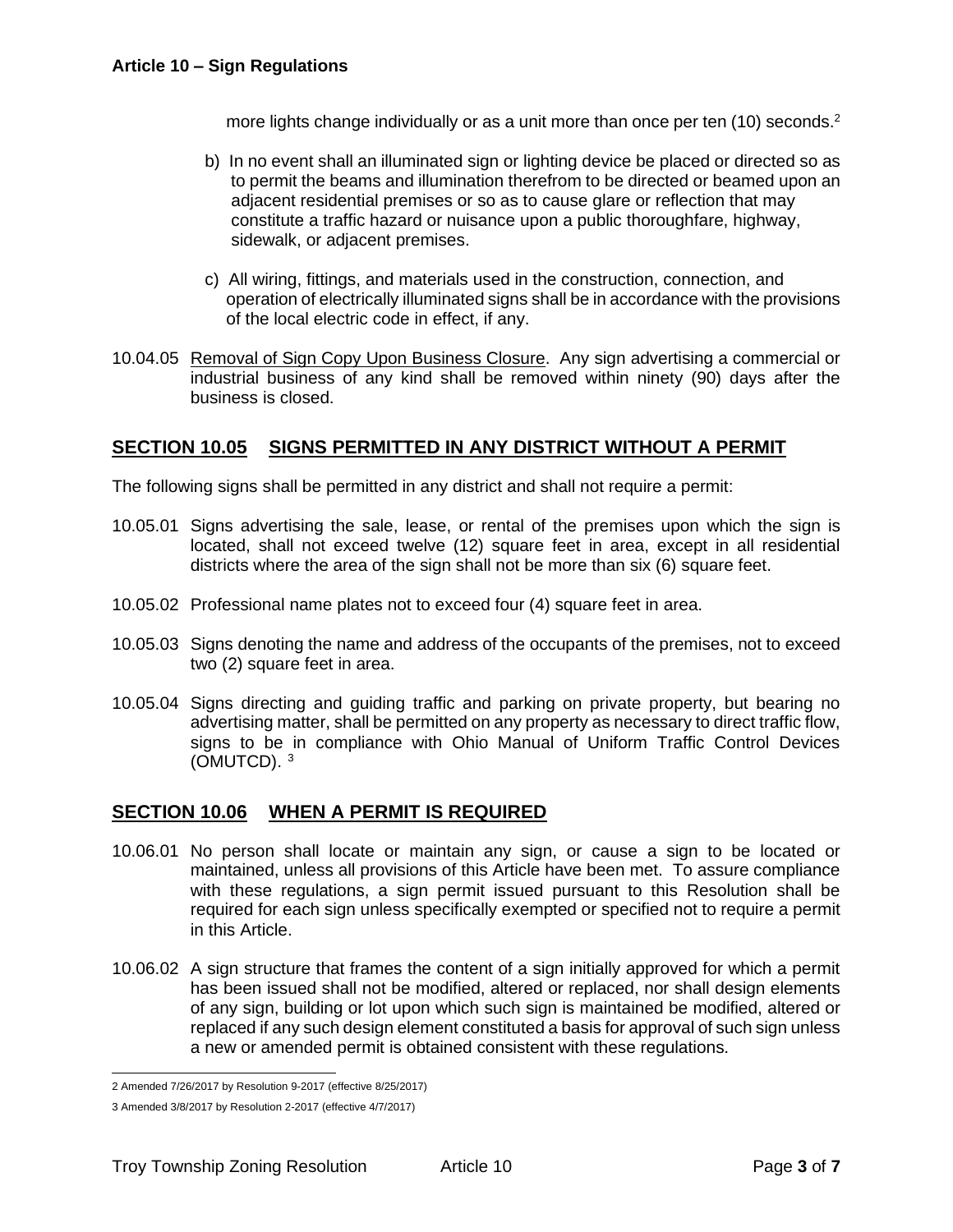#### **Article 10 – Sign Regulations**

10.06.03 The repainting, changing of parts and preventive maintenance of signs shall not be deemed alterations requiring a sign permit.

## **SECTION 10.07 SIGNS PERMITTED IN SPECIFIED DISTRICTS REQUIRING A PERMIT**

- 10.07.01 Signs Permitted in "R" Districts
	- a) Any sign advertising a commercial enterprise, including real estate developers or subdividers, in a district zoned residential shall not exceed twelve (12) square feet in area and shall advertise only the names of the owners, trade names, products sold and/or the business or activity conducted on the premises where such sign is located.
	- b) Signs or bulletin boards customarily incidental to places of worship, libraries, museums, social clubs, or societies, which signs or bulletin boards shall not exceed fifteen (15) square feet in area and shall be located on the premises of such institution.
- 10.07.02 Signs Permitted In "C", "B-PUD," and "I" Districts. The regulations set forth in this section shall apply to signs in all commercial and manufacturing districts and such signs shall require a permit. When a structure contains more than one (1) business establishment, or when the owners of two (2) or more contiguous lots voluntarily agree to develop common signage, a Common Signage Plan may be submitted as part of the site plan review process.
	- a) On-Premises Signs. On-premises signs shall be restricted to those which identify a business or establishment or advertise goods or services related to the property upon which such sign is located or which contain a non-commercial message.
		- 1) The total area of all permanent on-premises signs of all types (freestanding or attached to any building) shall not exceed an area equivalent to one and one half (1-1/2) square feet of sign area for each lineal foot of building width, or part of a building, occupied by such enterprise, or two (2) square feet of sign area per lineal foot of street frontage, or three (3) percent of the ground floor of the principal building, whichever is less.
		- 2) *Freestanding Signs*. Freestanding signs are limited to one (1) for each five hundred (500) feet of frontage.
			- i. The maximum sign area for a freestanding sign is one (1) square foot of sign area per lineal foot of lot frontage, up to a maximum of one hundred (100) square feet. Common signage plans may not exceed six hundred (600) square feet.
			- ii. Freestanding on-premises signs shall not exceed thirty (30) feet in height. Freestanding signs in "R-PUD" Districts may not exceed fifteen (15) feet or the maximum height of the principal building, whichever is less.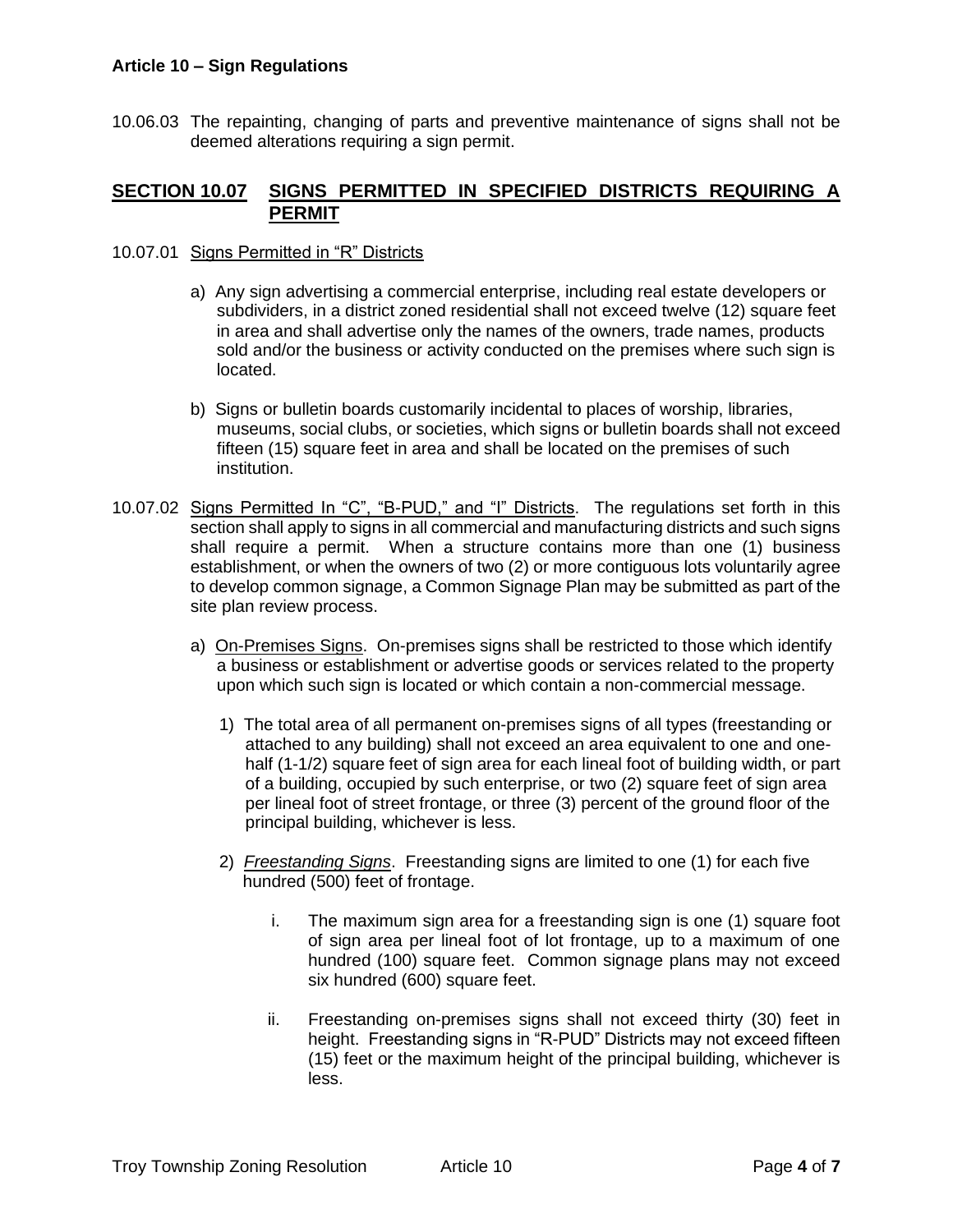- iii. Such signs shall be located not closer than ten (10) feet to any street right-of-way line or closer than thirty (30) feet to any adjoining lot line.
- iv. Institutional Signs. Freestanding signs or bulletin boards customarily incidental to places of worship, libraries, museums, social clubs, or societies, which signs or bulletin boards shall not exceed eighteen (18) square feet <sup>4</sup> in area and shall be located on the premises of such institution.
- 3) *Wall Sign*. Wall signs attached to, or painted on, a wall surface of any building or structure may not occupy more than ten (10) percent of any wall area of which such sign is a part or to which such sign is most nearly parallel. No sign shall be placed on the roof of any building, except those signs whose supporting structure is screened so the sign appears to be a continuation of the face of the building.
- 4) Window Signs. No sign erected or maintained in the window of a building, visible from any public or private street or highway, shall occupy more than twenty (20) percent of the window surface.
- 5) Projecting Signs. No projecting sign shall be erected or maintained from the front or face of a building a distance of more than two (2) feet, including those projecting from the face of any theater, hotel, or motel marquee.
- b) Off-Premises Freestanding Signs. For the purposes of this section, off-premises freestanding signs shall be permitted in districts zoned for agriculture, commercial and manufacturing and shall conform to the requirements of Ohio Revised Code Chapter 5516 and 519.20 and the regulations adopted pursuant thereto.
	- 1) In a commercial or manufacturing district, a single off-premises freestanding or wall sign not exceeding one thousand two hundred (1,200) square feet, or two (2) off-premises signs each with a total area not exceeding six hundred (600) square feet may be permitted at a single location.
	- 2) Off-premises signs visible to approaching traffic shall have a minimum spacing of less than two hundred (200) feet.
	- 3) Off-premises signs shall conform to all applicable yard and height regulations for the appropriate zoning district, except that such signs intended to be viewed from an elevated highway shall be not more than twenty (20) feet above the level of the roadway at its nearest point.
	- 4) Off-premises wall signs shall have all structural and supporting members concealed from view.

<sup>4</sup> Amended 7/26/2017 by Resolution 9-2017 (effective 8/25/2017)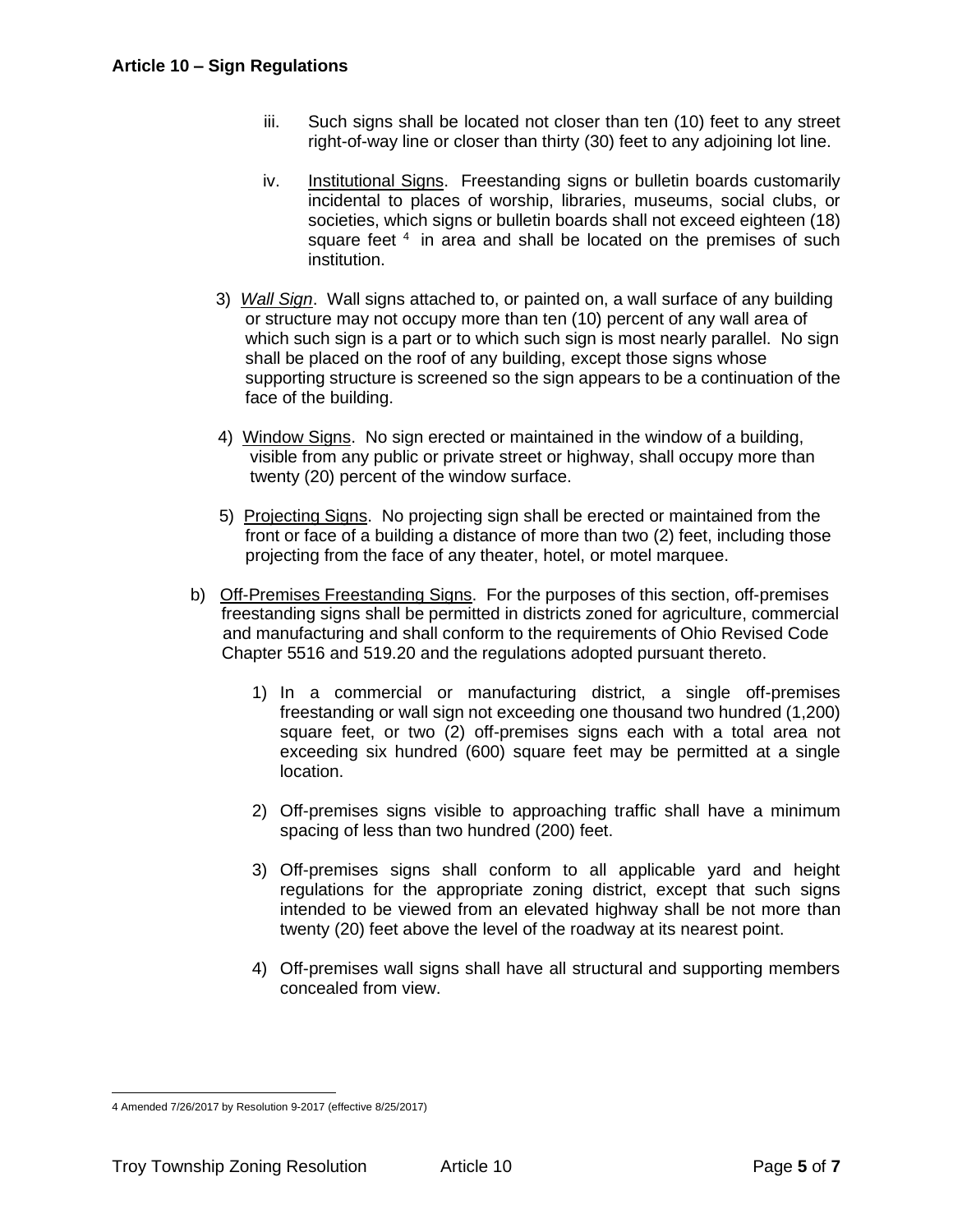#### **Article 10 – Sign Regulations**

10.07.03 Signs permitted in Agriculture Zoning for non-agriculture use not to exceed twenty-four square feet (24 square feet). <sup>5</sup>

## **SECTION 10.08 TEMPORARY SIGNS REQUIRING A PERMIT**

- 10.08.01 Event Signs. Temporary signs announcing special public or institutional events may be erected for a period of sixty (60) days plus the event period. Such temporary signs shall not exceed fifty (50) square feet in area and shall conform to the general requirements listed in Section 10.04 (General Requirements for All Signs and Districts), the setback requirements in [Section 10.09](#page-5-0) (Sign Setback Requirements**)** and, in addition, such other standards deemed necessary to accomplish the intent of this Article. Non-Profit organizations not required to obtain a permit. <sup>6</sup>
- 10.08.02 Future Development and Construction Signs. Temporary signs announcing the erection of a building, the architect, the builders, or contractors may be erected for a period of sixty (60) days plus the construction period. Such temporary signs shall not exceed fifty (50) square feet in area and shall conform to the general requirements listed in Section 10.04 (General Requirements for All Signs and Districts), the setback requirements in [Section 10.09](#page-5-0) (Sign Setback Requirements**)** and, in addition, such other standards deemed necessary to accomplish the intent of this Article.
- 10.08.03 Portable Signs. No portable temporary sign shall be placed on the front or face of a building.<sup>7</sup>
- 10.08.04 Political Signs. No political sign shall be posted in any place or in any manner that is destructive to public property upon posting or removal. No political sign shall be posted in a public right-of-way nor shall any such sign be posted on a utility pole. No political sign shall be posted more than ninety (90) days before an election. All candidates for public office, their campaign committees, or other persons responsible for the posting on public property of campaign material shall remove such material within two (2) weeks following Election Day.

## <span id="page-5-0"></span>**SECTION 10.09 SIGN SETBACK REQUIREMENTS**

- 10.09.01 On-Premises Signs
	- a) *Front Yard Setback*. Except as modified in the following paragraphs of this subsection below, on-premises signs, where permitted, shall be set back from the established right-of-way line of any thoroughfare at least ten (10) feet.
	- b) *Side and Rear Yard Setback*. On-premises signs, where permitted, shall be erected or placed in conformity with the side and rear yard requirements of the district in which located, except that in any residential district, on-premises signs shall not be erected or placed within twelve (12) feet of a side or rear lot line. If the requirement for a single side yard in the appropriate zoning district is more than twelve (12) feet, the latter shall apply.

<sup>5</sup> Amended 7/26/2017 by Resolution 9-2017 (effective 8/25/2017)

<sup>6</sup> Amended 7/26/2017 by Resolution 9-2017 (effective 8/25/2017)

<sup>7</sup> Amended 7/26/2017 by Resolution 9-2017 (effective 8/25/2017)